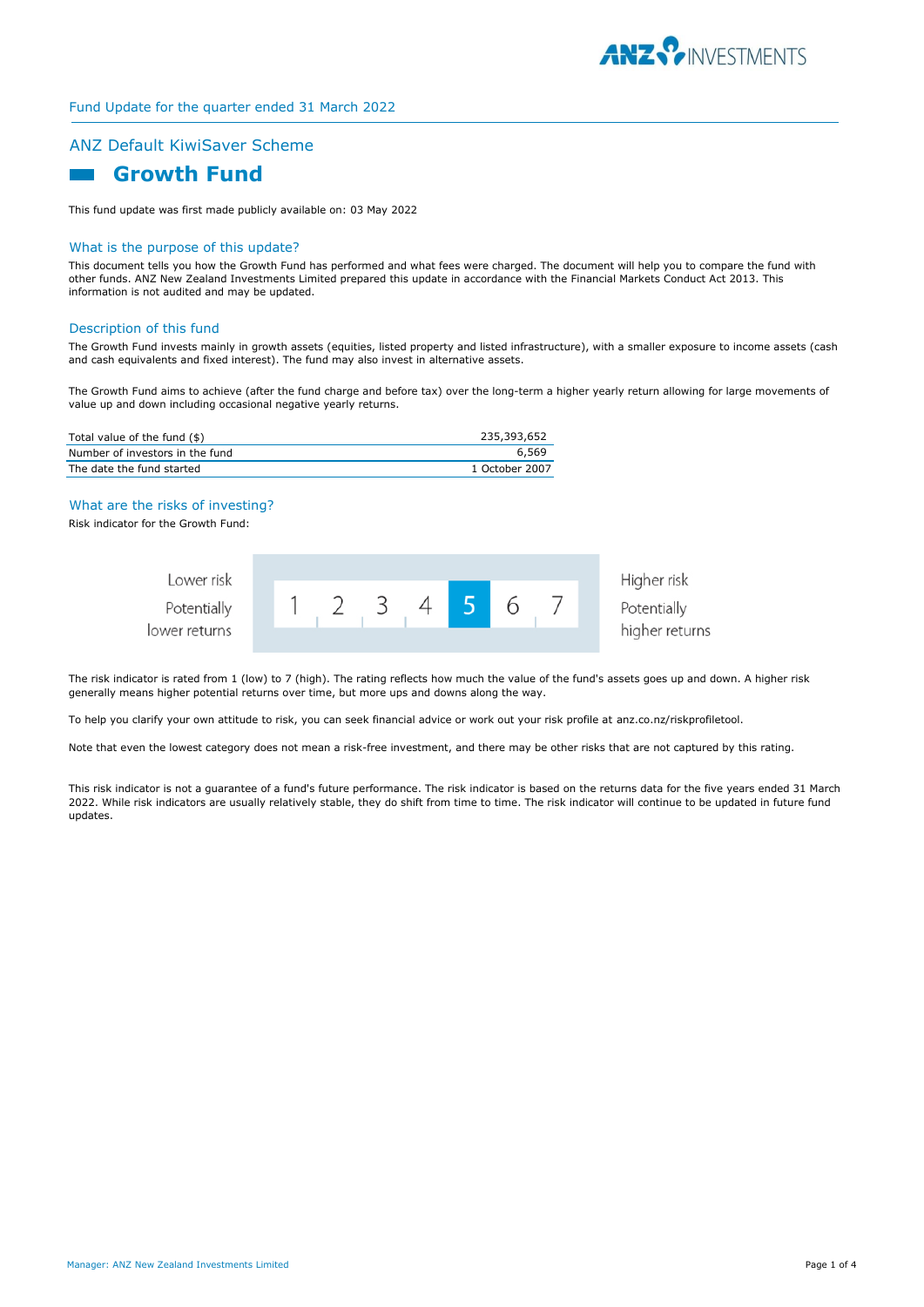# How has the fund performed?

|                                               | Average over past |           |  |
|-----------------------------------------------|-------------------|-----------|--|
|                                               | five years        | Past year |  |
| <b>Annual return</b>                          |                   |           |  |
| (after deductions for charges and tax)        | 8.15%             | 4.34%     |  |
| <b>Annual return</b>                          |                   |           |  |
| (after deductions for charges but before tax) | 9.33%             | 5.40%     |  |
| Market index annual return                    |                   |           |  |
| (reflects no deduction for charges and tax)   | $9.60\%$          | 5.95%     |  |

The market index annual return is calculated using the target investment mix and the indices of each asset class.

Additional information about the market index is available in the statement of investment policy and objectives on the offer register at www.discloseregister.companiesoffice.govt.nz.



# **Annual return graph**

This shows the return after fund charges and tax for each of the last 10 years ending 31 March. The last bar shows the average annual return for the last 10 years, up to 31 March 2022.

**Important:** This does not tell you how the fund will perform in the future.

Returns in this update are after tax at the highest prescribed investor rate (PIR) of tax for an individual New Zealand resident. Your tax may be lower.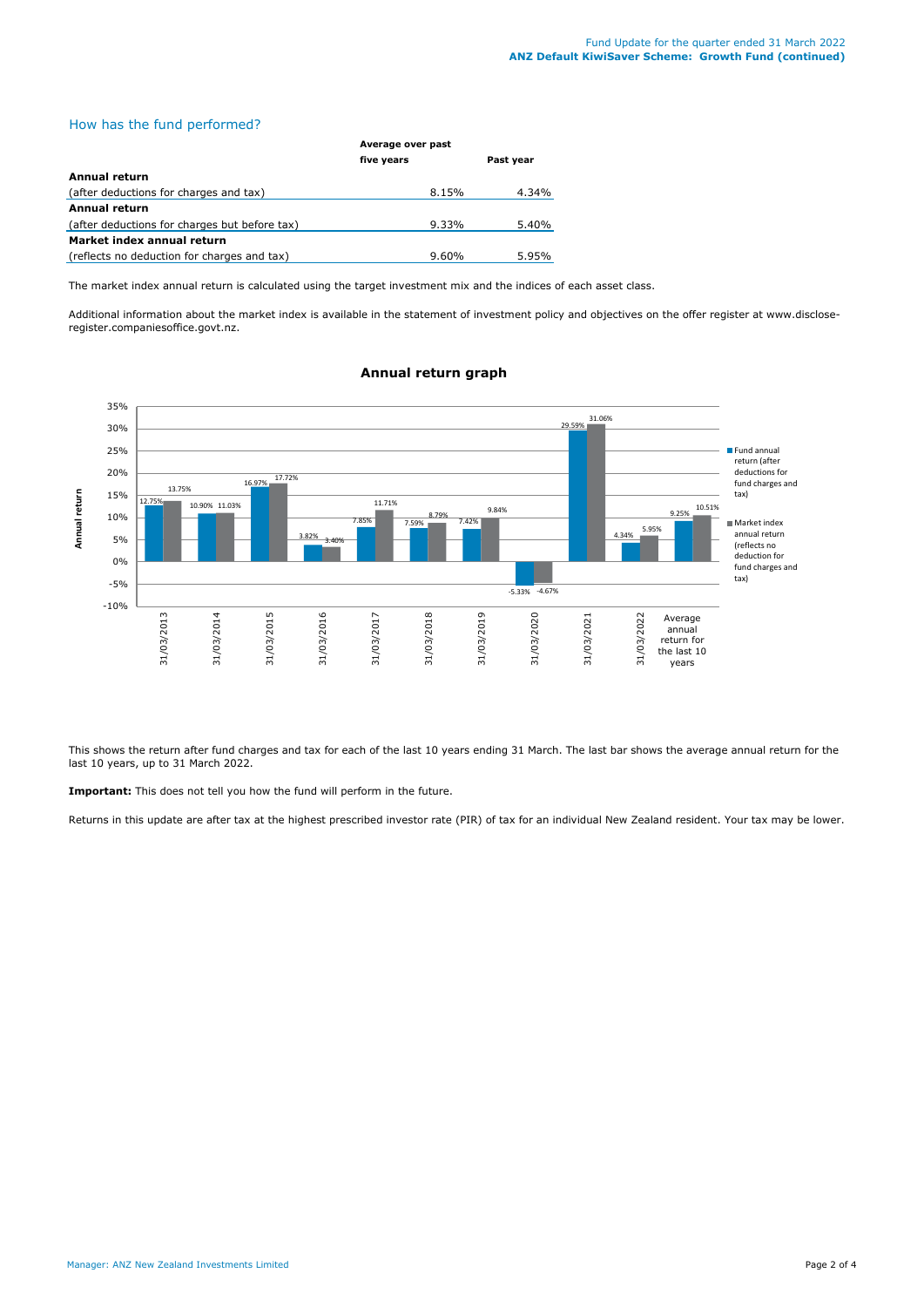### What fees are investors charged?

Investors in the Growth Fund are charged fund charges. In the year to 31 March 2021 these were:

|                                             | % of net asset value |
|---------------------------------------------|----------------------|
| Total fund charges <sup>1</sup>             | 1.06%                |
| Which are made up of:                       |                      |
| Total management and administration charges | 1.06%                |
| Including:                                  |                      |
| Manager's basic fee                         | 1.00%                |
| Other management and administration charges | 0.06%                |
| Total performance based fees                | $0.00\%$             |
|                                             |                      |
|                                             |                      |

|                             | Dollar amount per investor |
|-----------------------------|----------------------------|
| <b>Other charges</b>        |                            |
| Membership Fee <sup>2</sup> | \$18                       |

Investors are not currently charged individual action fees for specific actions or decisions (for example, for withdrawing from or switching funds).

Small differences in fees and charges can have a big impact on your investment over the long term.

#### Example of how this applies to an investor

Sarah had \$10,000 in the fund at the start of the year and did not make any further contributions. At the end of the year, Sarah received a return after fund charges were deducted of \$434 (that is 4.34% of her inital \$10,000). Sarah also paid \$9.00 in other charges. This gives Sarah a total return after tax of \$425.00 for the year.

# What does the fund invest in?

## **Actual investment mix<sup>3</sup> Target investment mix<sup>3</sup>**

This shows the types of assets that the fund invests in. This shows the mix of assets that the fund generally intends to invest in.